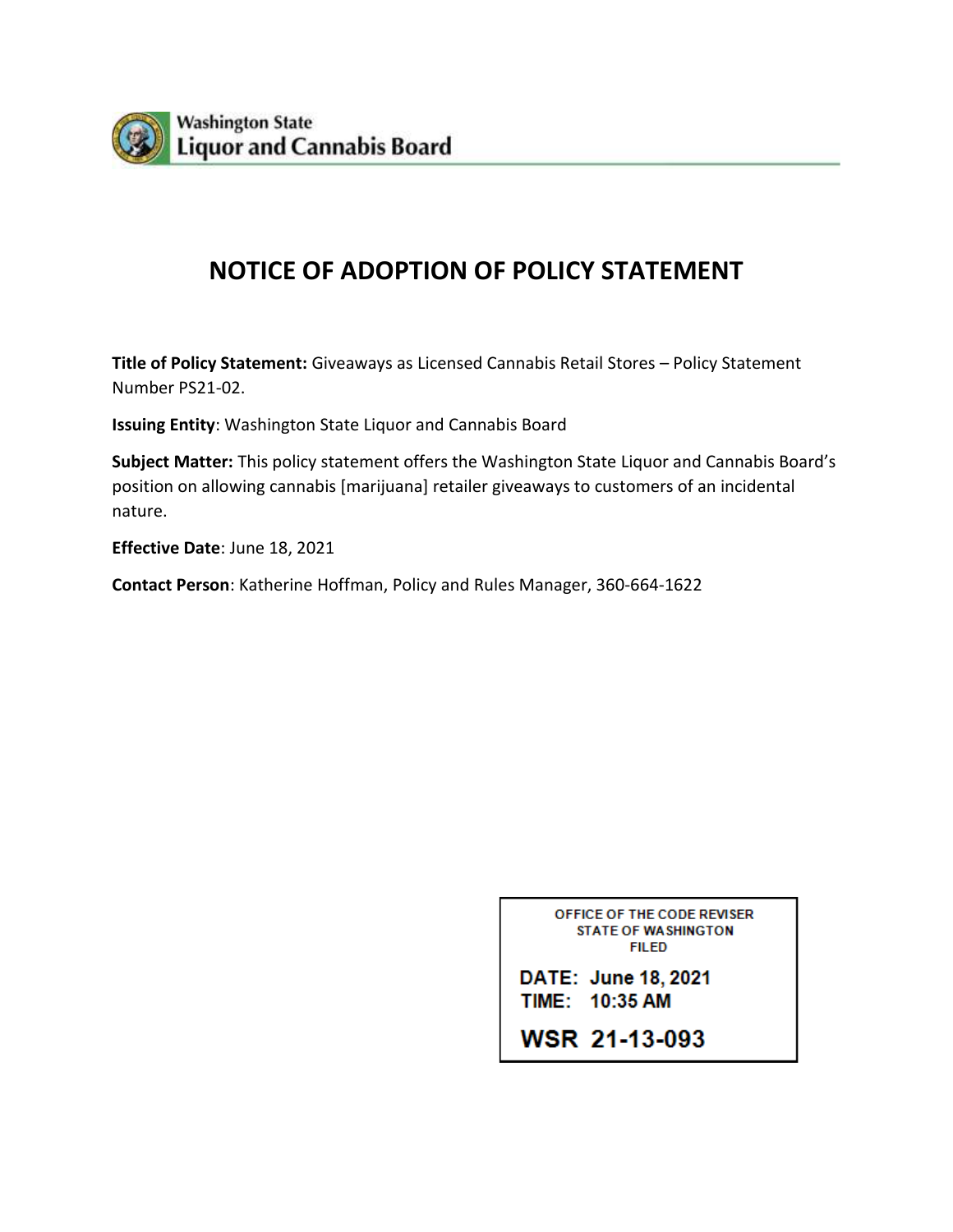

# **Policy Statement**

| Title:              | Giveaways at Licensed Cannabis Retail Stores                 | Number: PS21-02 |
|---------------------|--------------------------------------------------------------|-----------------|
| <b>References:</b>  | WAC 314-55-155                                               |                 |
|                     | RCW 69.50.102                                                |                 |
|                     | RCW 69.50.357                                                |                 |
|                     | RCW 69.50.369                                                |                 |
|                     | RCW 69.50.570                                                |                 |
|                     | RCW 69.50.585                                                |                 |
| Contact:            | Katherine Hoffman, Policy and Rules Manager, WSLCB           |                 |
| <b>Phone:</b>       | 360-664-1622                                                 |                 |
| Email:              | katherine.hoffman@lcb.wa.gov                                 |                 |
|                     | <b>Effective Date:</b> June 18, 2021                         |                 |
| <b>Approved By:</b> | Justin Nordhorn, Policy and External Affairs Director, WSLCB |                 |

#### **RCW 34.05.230 – [Interpretive and policy statements](https://app.leg.wa.gov/rcw/default.aspx?cite=34.05.230)**

(1) An agency is encouraged to advise the public of its current opinions, approaches, and likely courses of action by means of interpretive or policy statements. Current interpretive and policy statements are advisory only. To better inform the public, an agency is encouraged to convert long-standing interpretive and policy statements into rules.

#### **INTRODUCTION**

Throughout this document, the term "cannabis" is used in the context of the statutory meaning of "marijuana" as defined in chapter 69.50 RCW.

This policy statement is offered in response to stakeholder requests for consideration regarding:

• Allowing cannabis retailer giveaways to customers of an incidental nature.

Cannabis retailers are prohibited from providing free items, such as matches, to customers based on current administrative rule. This provision creates a unique business prohibition negatively impacting and restraining customer service at cannabis retail businesses. These prohibitions are not statutorily mandated, nor are applied equally in alcohol and tobacco regulated markets. In addition, reports of inconsistent approaches by the LCB in this area allegedly are creating inequity among licensees.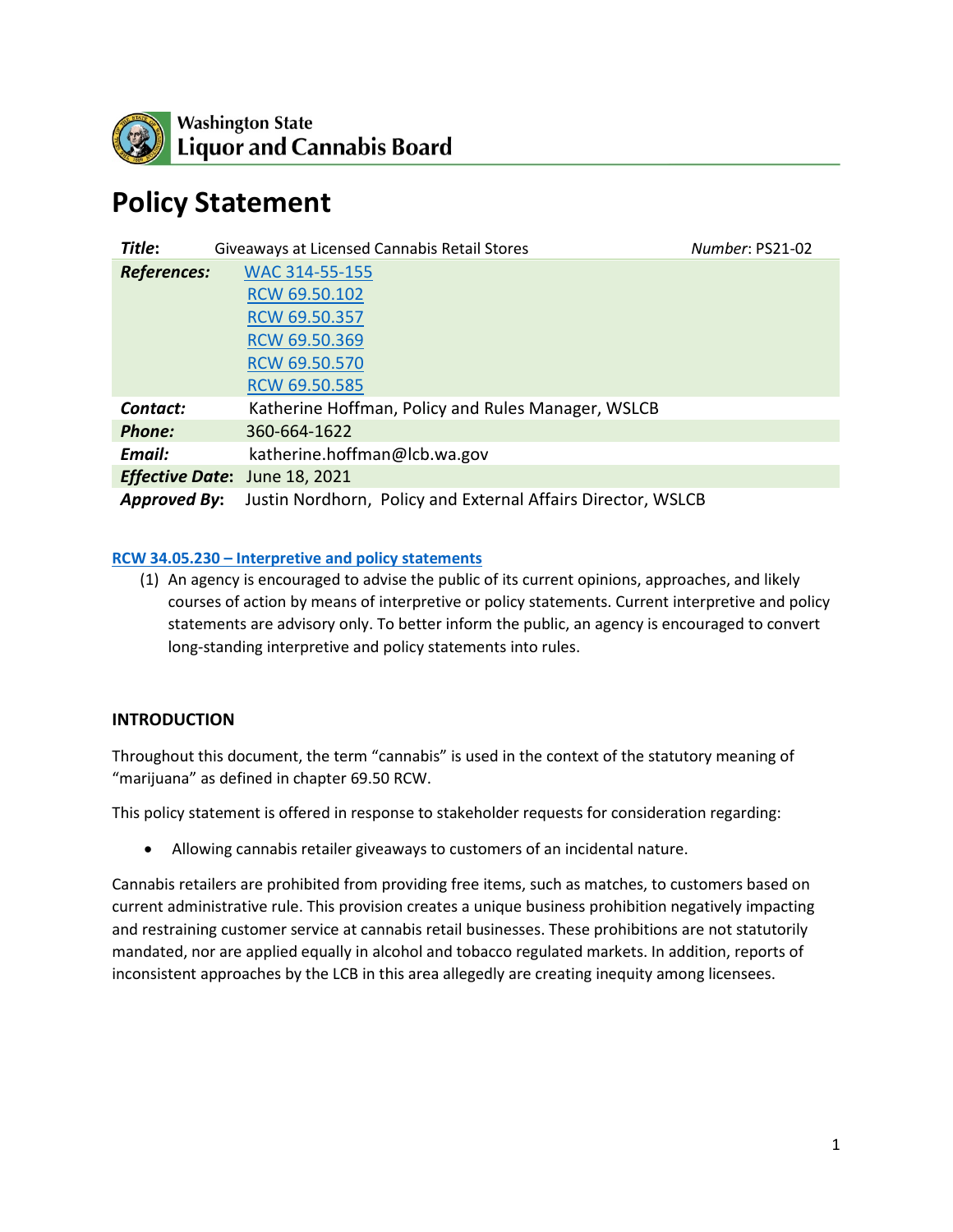#### **BACKGROUND**

In 2013 WAC 314-55-155 was initially created as part of the rule package regulating the cannabis retail industry. Rules were designed and created to ensure a strictly controlled and regulated marketplace for cannabis, as Washington was one of the first states in the nation to legalize cannabis for production, processing, and retail sales. The interest in strict regulations was to mitigate risk of federal intervention, and to provide a clear understanding to licensees of allowable and prohibited practices in the newly regulated marketplace.

Over the past 6 years, licensees have requested to provide incidental giveaways to customers in the interest of providing a higher level of customer service. To date, the LCB has not modified the initial rule prohibiting the practice of giveaways of any kind.

In the fall of 2020, a written request from a licensee was received by the LCB, asking for the allowance of giving away free matches to be considered. The licensee indicated this rule is not actively enforced, as he has observed other stores engage in this activity of an incidental nature without correction. This licensee wishes to comply with all laws as written, and would like formal consideration of this allowance. In addition to the written correspondence, many informal requests have been made by other licensees, requesting opportunities of a similar nature, during the past several years.

#### **ANALYSIS**

[RCW 69.50.357](https://app.leg.wa.gov/rcw/default.aspx?cite=69.50.357) identifies that a cannabis retailer may not sell products or services other than cannabis or paraphernalia.

(1)(a) Retail outlets may not sell products or services other than marijuana concentrates, useable marijuana, marijuana-infused products, or paraphernalia intended for the storage or use of marijuana concentrates, useable marijuana, or marijuana-infused products.

If matches were to be sold by a cannabis retailer, would this be allowable? As matches may be considered paraphernalia under [RCW 69.50.102,](https://app.leg.wa.gov/rcw/default.aspx?cite=69.50.102) this would be an allowable product for sale.

(a) As used in this chapter, "drug paraphernalia" means all equipment, products, and materials of any kind which are used, intended for use, or designed for use in … ingesting, inhaling, or otherwise introducing into the human body a controlled substance

Could matches be provided as part of prepackaged merchandise? This would be allowable under RCW 69.50.570, as the cannabis product and paraphernalia would be distinct and identifiable; so long as they are sold for one non-itemized price and the appropriate tax is paid subject to [RCW 69.50.535.](https://app.leg.wa.gov/RCW/default.aspx?cite=69.50.535) As discounts on cannabis are allowable, the inclusion of matches, estimated by one licensee to be \$0.23 cents, would be incidental to the overall price and would not necessarily need to increase the total price of the bundled package. Although allowable, this approach creates barriers for the desired customer service, as the packaging will need to be completed at the licensed processor, who may not have an interest in the approach. As not all customers use matches, preferring lighters, this also creates potential unnecessary waste.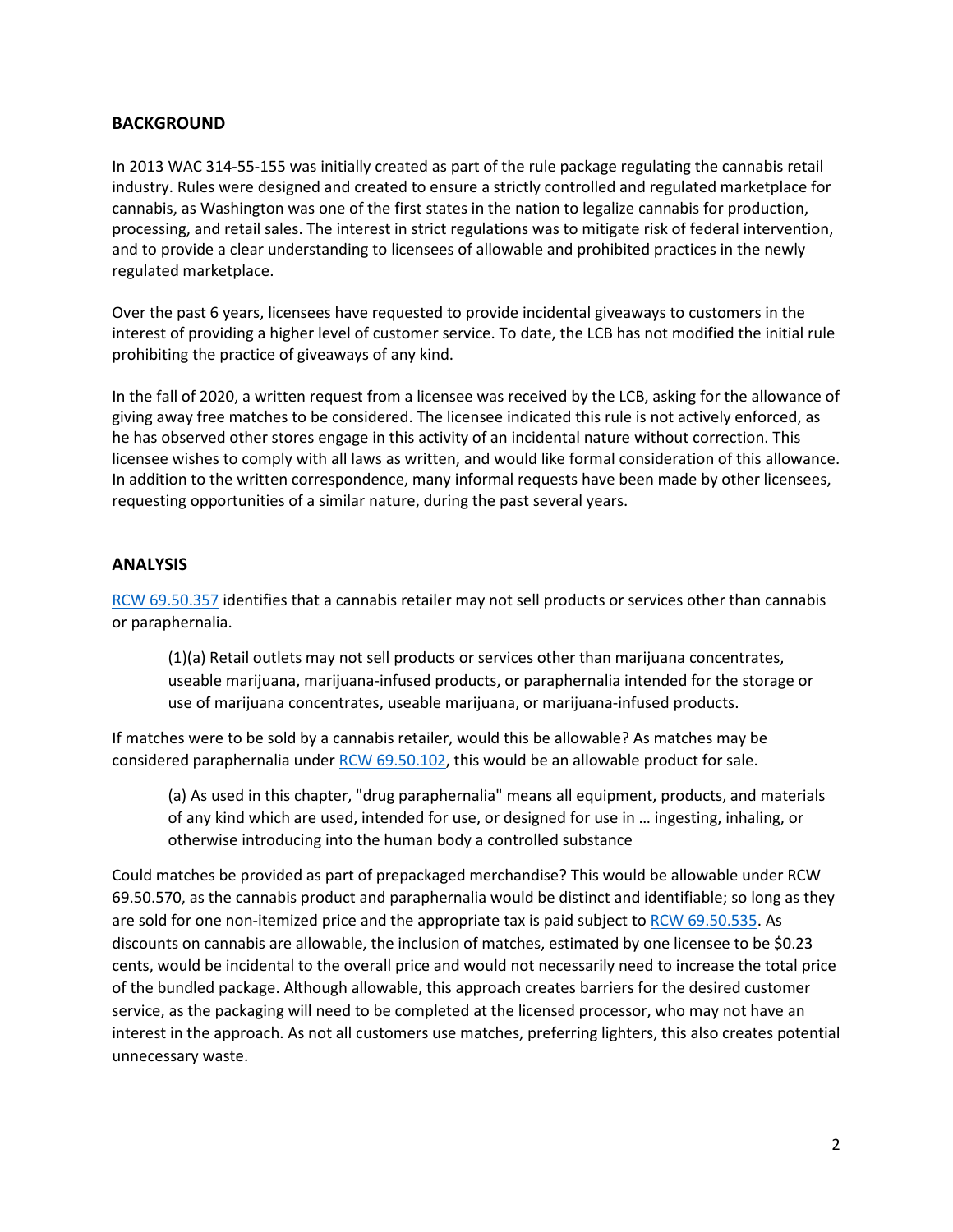Assessing the state's interest of providing giveaways of an incidental nature primarily falls into two areas of advertising, that of youth access prevention and ensuring the marketing practice does not target out of state residents. [RCW 69.50.369](https://app.leg.wa.gov/rcw/default.aspx?cite=69.50.369) identifies this by the follow language:

(4) A marijuana licensee may not engage in advertising or other marketing practice that specifically targets persons residing outside of the state of Washington.

(6) A marijuana licensee may not:

(a) Take any action, directly or indirectly, to target youth in the advertising, promotion, or marketing of marijuana and marijuana products, or take any action the primary purpose of which is to initiate, maintain, or increase the incidence of youth use of marijuana or marijuana products;

The requested allowance and concept is to have a free access to the incidental giveaway on the counter or near the point of sale, such as a bowl of matchbooks for a customer to take one if they want one. If the matchbooks were branded with the retail establishment's name or logo, this would not fall under the aforementioned provisions of RCW 69.50.369, as in-store merchandising is not considered advertising.

(8) Merchandising within a retail outlet is not advertising for the purposes of this section.

The prohibition for giveaways and distribution of branded and unbranded merchandise resides in Washington Administrative Code [\(WAC\) 314-55-155.](https://apps.leg.wa.gov/wac/default.aspx?cite=314-55-155)

(4) Promotional items such as giveaways, coupons, and distribution of branded or unbranded merchandise are banned.

As there is not an RCW mandating the direct prohibition of giveaways, the LCB does have the authority to modify provisions of WAC 314-55-155(4). However, based on statutory provisions related to branded merchandise from producers and processors, the LCB is obligated to ensure continued adherence to [RCW 69.50.585,](https://app.leg.wa.gov/RCW/default.aspx?cite=69.50.585) by not allowing branded promotional items of producers and processors to be given to retail customers.

(1)(a) Nothing in this chapter prohibits a producer or processor from providing retailers branded promotional items which are of nominal value, singly or in the aggregate. Such items include but are not limited to: Lighters, postcards, pencils, matches, shirts, hats, visors, and other similar items. Branded promotional items:

(i) Must be used exclusively by the retailer or its employees in a manner consistent with its license;

(ii) Must bear imprinted advertising matter of the producer or processor only;

(iii) May be provided by a producer or processor only to retailers and their employees and may not be provided by or through retailers or their employees to retail customers;…

### **Conclusion:**

Incidental giveaways, such as matches, are only prohibited by LCB administrative rule. As the cannabis retail stores are age restricted to minors, the giving away of such items would not compromise the